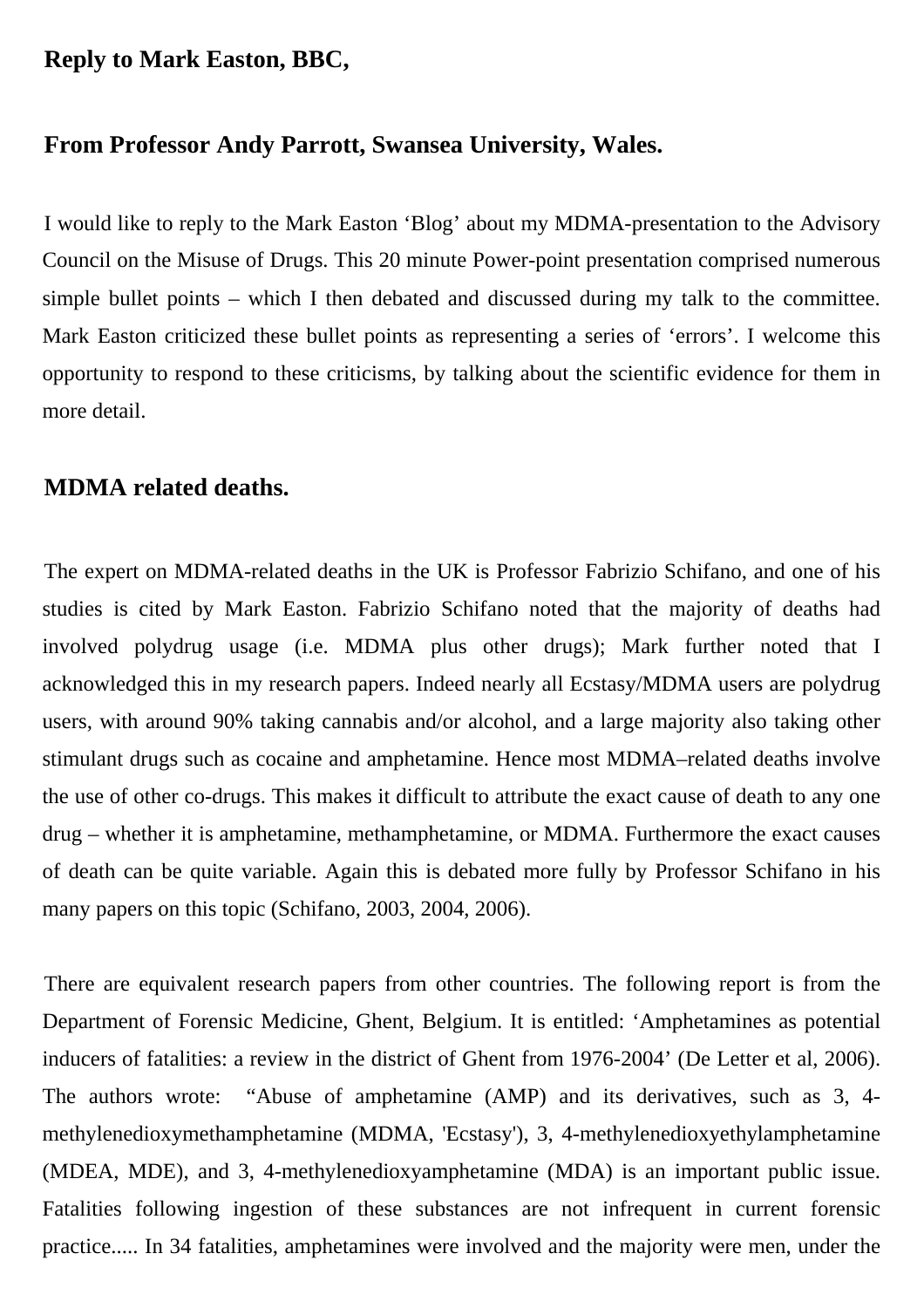age of 25 years. A wide range of blood levels was found: e.g. MDMA blood concentrations in cases of 'pure' intoxication were found between 0.27 and 13.51 microg/ml. The age and sex distribution as well as the broad range of quantified amphetamines blood levels were in line with those reported in the literature. In our study group, 'pure' intoxications with amphetamines, polydrug overdoses, and the combination of amphetamines use and polytrauma were the most prominent causes of death. Considering the manner of death in these fatalities, unintentional overdoses were most frequent, though suicides, traffic accidents, and criminal offences associated with amphetamines use also accounted for significant percentages. Acute to subacute cardiopulmonary failure was the most frequent mechanism of death, followed by (poly) trauma, mechanical asphyxia, and hyperthermia, respectively. In conclusion, although amphetaminesrelated fatalities are only a fraction of the total number of fatalities studied at our Department, their contribution to current forensic practice has been increasing during the last few years…".

In these and other reports it has been noted that MDMA related fatalities are difficult to predict, and can occur after low doses. The Ghent report also noted more death in males, but in other aspects females are more vulnerable. For instance, one potential danger with MDMA is hyponatraemia (excessive dilution of sodium in the blood through excessive water-intake). This proved fatal in Leah Betts, although these days acute hyponatraemia is generally treated successfully by rapid medical intervention (with sodium replacement) – so preventing a fatal outcome. In a recent article entitled 'Patterns of ecstasy-associated hyponatraemia in California' (Rosenson et al, 2007) it was noted that "Female sex was associated with increased odds of hyponatraemia and increased odds of hyponatraemia-associated coma".

Since there may be physicians and paramedics reading this 'Blog', I would like to recommend the following articles which outline the optimal medical treatment for recreational stimulant drug users in acute distress. In an article entitled 'Acute toxic effects of 'Ecstasy' (MDMA) and related compounds: overview of pathophysiology and clinical management', Hall and Henry (2008) noted that: "While the phenomenon of hyperpyrexia and multi-organ failure is now relatively well known, other serious effects have become apparent more recently. Patients with acute MDMA toxicity may present to doctors working in Anaesthesia, Intensive Care and Emergency Medicine. A broad knowledge of these pathologies and their treatment is necessary for anyone working in an acute medical speciality". In a subsequent review, Devlin and Henry (2008) outlined the treatment options for emergency admissions related to all recreational drug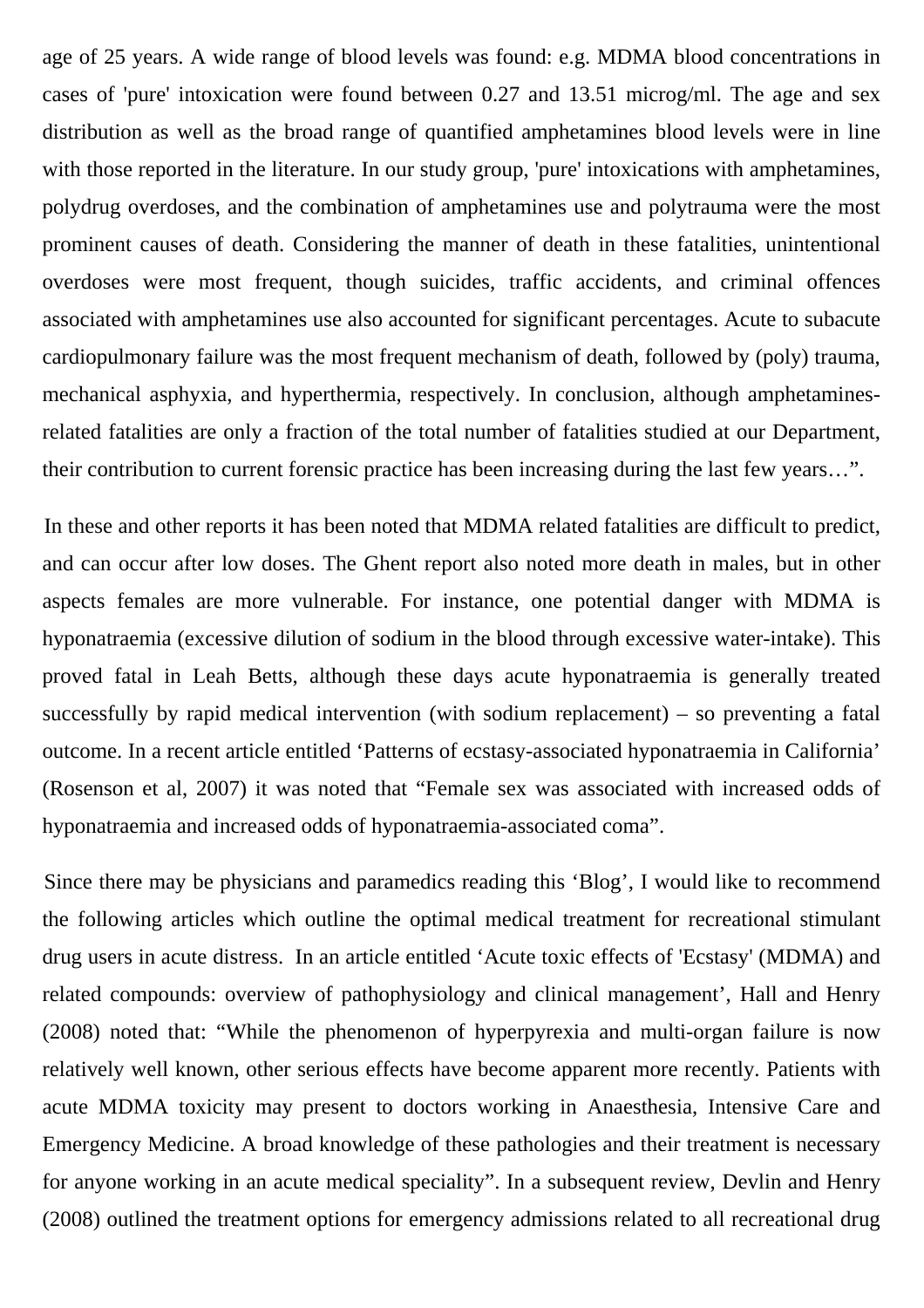users. They noted: "Because of its marked cardiovascular effects, cocaine is also a major cause of coronary syndromes and myocardial infarction. Amphetamines may produce similar effects less commonly. Hyperthermia may occur with cocaine toxicity or with 3,4 methylenedioxymethamphetamine (MDMA) due to exertion or from serotonin syndrome. Cerebral haemorrhage may result from the use of amphetamines or cocaine. Hallucinations may follow consumption of LSD, amphetamines, or cocaine. MDMA is a major cause of acute severe hyponatraemia and also has been linked with hepatic syndromes. Collapse, convulsions, or coma may be caused in different circumstances by opioids, MDMA, or gamma hydroxybutyrate and may be aggravated by other sedatives, especially alcohol and benzodiazepines. Recognition of these acute complications is urgent, and treatment must be based on an understanding of the likely underlying problem as well as on basic principles of supportive care". To summarize, MDMA is just one of several powerful CNS stimulant drugs, which can occasionally cause medical emergencies. It is largely due to the skills and dedicated work of numerous doctors and their emergency medical teams that the annual deaths rates from MDMA and related stimulant drugs are not higher.

Finally, in his 'Blog' Mark Easton has stated that: 'Prof Parrott himself… 'notes that the death data are pretty meaningless'. I am appalled that this callous statement has been attributed to my name. These deaths are all tragic – especially since they are in young healthy individuals who would still be enjoying life if it was not for 'Ecstasy' and related drugs.

## **Brain damage**

Cowan (2007) has written that: "Only investigations employing nuclear imaging methods to assay brain 5-HTT levels have been replicated across methods and research laboratories. These studies have found reduced levels of the 5-HTT in recently abstinent MDMA users with some evidence for normalization of 5-HTT levels with prolonged abstinence". In a more recent review, Cowan et al (2008) wrote that; "Neuropsychological, neuroendocrine, and neuroimaging studies have all suggested that human MDMA users may have long-lasting changes in brain function consistent with 5-HT toxicity. Data from animal models leads to testable hypotheses regarding MDMA's effects on the human brain. Because neuropsychological and neuroimaging findings have focused on the neocortex, a cortical model is developed to provide a context for designing and interpreting neuroimaging studies in MDMA users. Aspects of the model are supported by the available neuroimaging data, but there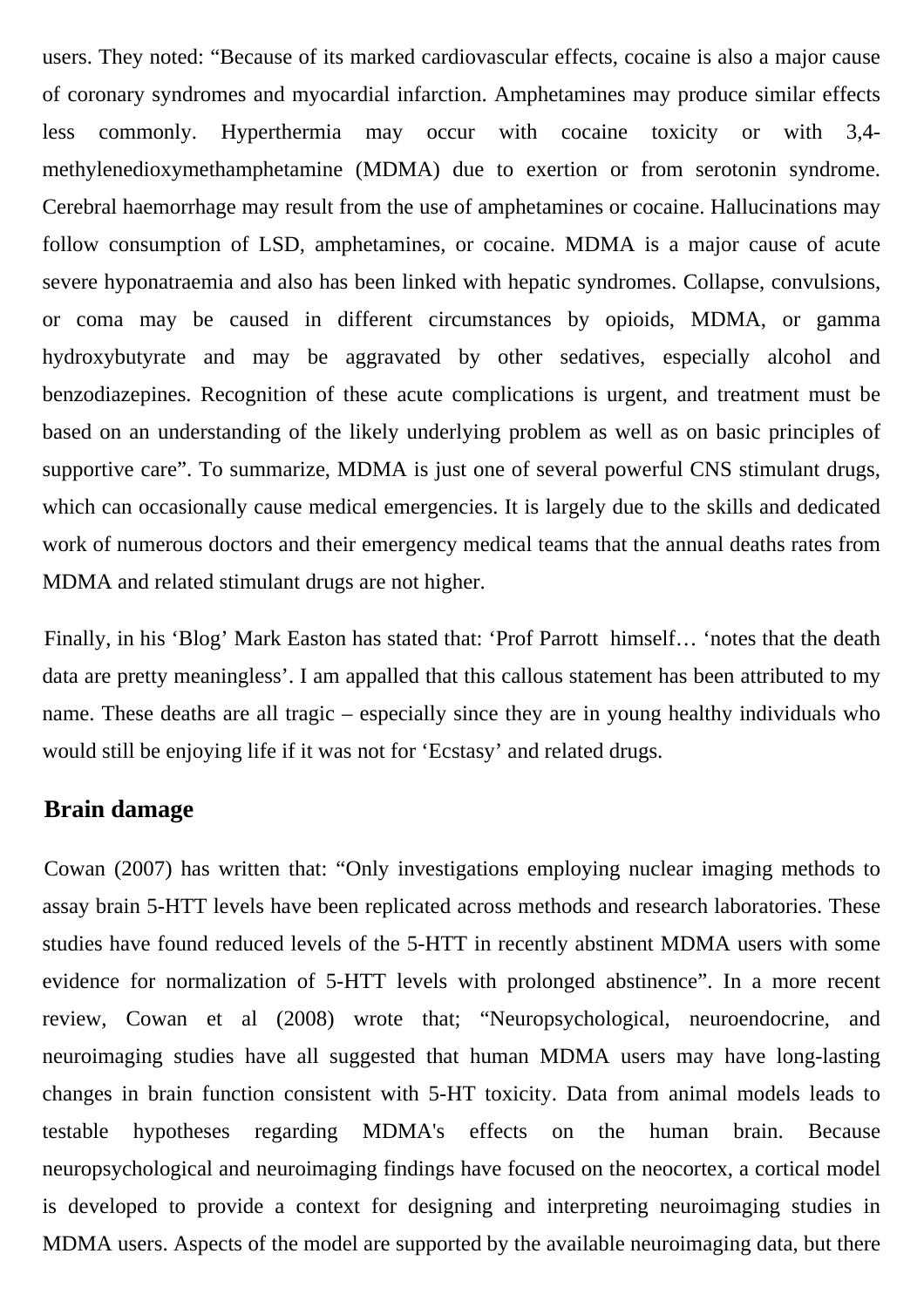are controversial findings in some areas and most findings have not been replicated across different laboratories and using different modalities. This paper reviews existing findings in the context of a cortical model and suggests directions for future research.'

The most advanced study in this area has been undertaken in the Netherlands, and it is still ongoing. Several important reports have emerged from this group. De Win (2008) tested 188 young people at baseline (before taking MDMA), then some time later - after some of them had taken ecstasy, while the others had not. At the second testing there were 59 ecstasy users (who had taken an average of 6 tablets in total) and 56 controls who had not taken any ecstasy tablets. An extensive battery of measures was taken. The Ecstasy users showed reduced regional relative cerebral blood volume values, some differences in other measures, while many of the others were unchanged. The authors concluded: "These findings suggest sustained effects of ecstasy on brain microvasculature, white matter maturation and possibly axonal damage due to low dosages of ecstasy. Although we do not know yet whether these effects are reversible or not, we cannot exclude that ecstasy even in low doses is neurotoxic to the brain". In another report (Schildt et al, 2007), the non-users showed improved memory scores, while the Ecstasy users did not. The authors conclude that there was evidence for memory problems after taking an average of just 3 ecstasy tablets.

# **Aggression**

In Parrott (2007) I outlined how Ecstasy/MDMA usage was associated with changes in aggression. "In relation to aggression, the acute administration of MDMA induces feelings of warmth and empathy in humans (Cohen, 1998), and reduces aggressive behaviour in mice (Navarro et al, 1999). However this pro-social period lasts for only a few hours. Afterwards there is more prolonged period of serotonergic depletion, when a number of psychobiological functions (including aggression) are adversely affected. In a prospective investigation of young recreational Ecstasy users, Curran et al (2004) reported a significant increase in aggressive feelings, and behavioural indices of aggressiveness, 4 days after recreational MDMA, with values returning to baseline after 7 days. In an extension of the study, this significant increase in mid-week aggression was found to occur in both females and males (Hoshi et al, 2006). Depression was also significantly increased, while other mid-week rebound/recovery problems include unsociability, reduced appetite, and poor sleep (reviews: Parrott, 2001, 2006). Compared with the hangover effects of alcohol, the recovery problems of MDMA are longer-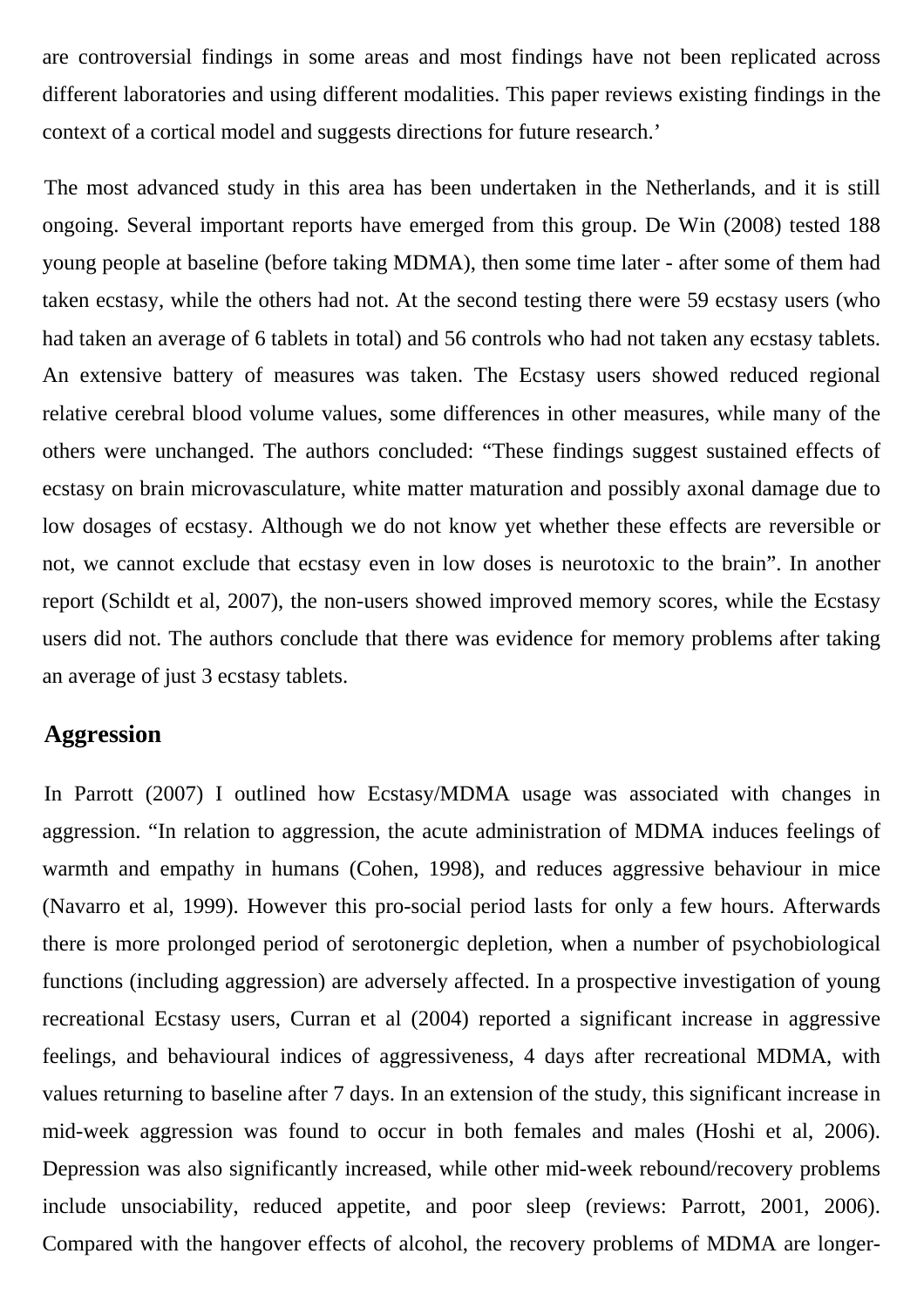lasting, and generally more pervasive. Gerra et al (2001) found that drug-free Ecstasy users also had higher levels of aggressiveness, and that the extent of this behavioural aggression correlated significantly with lifetime usage".

The practical implications can be illustrated with a report about road rage in Canada. Butters et al (2005) analysed the types of drug used by individuals in the most severe category of 'road rager'. They reported: "Frequent road ragers, accounting for 5.3% of the sample, were involved in the most severe forms of road rage behaviour and were most likely (24%) to report problem drinking and past year cannabis (23.8%), cocaine (5.4%), and ecstasy (10%) use. These data indicate that illicit drug use and alcohol problems are significantly greater for those involved in the most serious forms of road rage behaviour."

# **Car Driving Impairments**

In the same Editorial (Parrott, 2007) I briefly noted some of the evidence about MDMA and car driving: "Logan and Couper (2001) reviewed the effects of Ecstasy on psychomotor skills and car driving. They also described eighteen case studies, including six where the drivers' blood samples had tested positive for MDMA alone: 'Most subjects displayed muscle twitching and body tremors, dilated pupils, slow pupillary reaction to light, elevated pulse and blood pressure, lack of balance and coordination, and most were perspiring profusely. Five of the six subjects were given field sobriety tests, and all performed poorly'. This allowed the authors to conclude: 'MDMA use is not consistent with safe driving, and impairments of various types may persist for a considerable time after last use'. Brookhuis et al (2004) assessed Ecstasy users' performance on a driving simulator under three conditions: when drug free, soon after selfadministering recreational ecstasy/MDMA, and following MDMA-polydrug use at a party. Driving errors were significantly increased by MDMA alone, and simulator driving was further impaired after MDMA-polydrug usage. Brookhuis et al (2004) concluded: 'Driving under the influence of MDMA alone is certainly not safe; however, driving back home after a dance party ('rave') where MDMA users regularly combine MDMA with a host of other drugs can be described as extremely dangerous'.".

# **Heart and Liver Damage**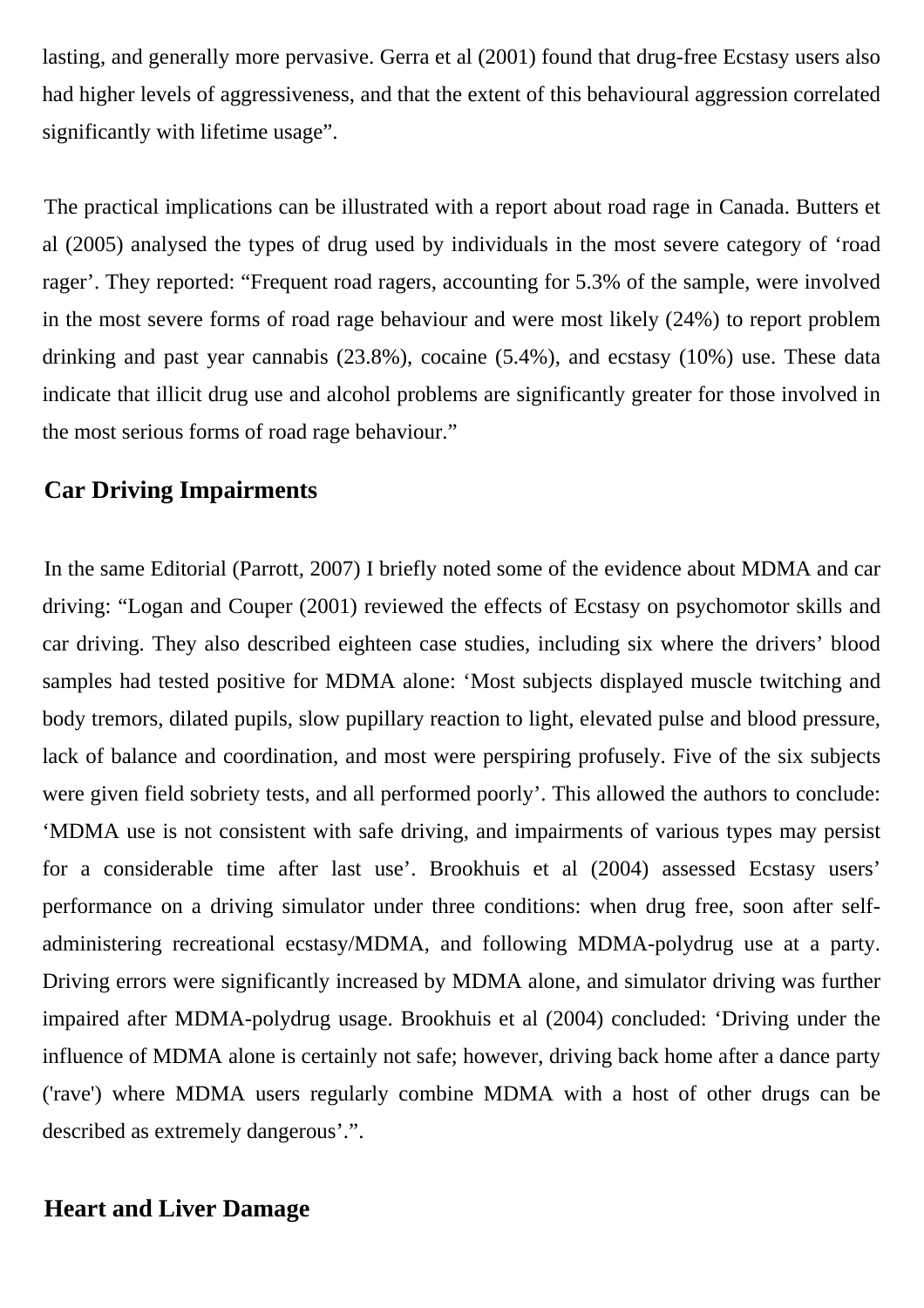In the same article (Parrott, 2007) I also noted some of the empirical literature on the effects of MDMA upon the liver (hepatic effects) and heart (cardiac effects): "MDMA also affects liver function. Montiel-Duarte et al (2002) noted that MDMA had hepatotoxic properties and that in cultured liver cells it induced apoptosis or programmed cell death. It is one of several designer drugs with adverse hepatic properties (Maurer et al, 2004). Recreational users may not be aware of these sub-clinical hepatic changes, although occasionally this damage can be severe and life threatening. In a review of (non-paracetamol) drug-induced fulminant hepatic failure cases in Scotland, Smith et al (2005) noted that Ecstasy was commonly implicated in those presenting with this rare disorder from the younger age groups. Many CNS stimulants also adversely affect cardiac functioning. The adverse effects of cocaine are well known, but MDMA is another powerful and potentially damaging cardiac stimulant. Setola et al (2003) noted that MDMA had similar adverse cardiac properties to fenfluramine, and they predicted that: 'Long-term MDMA use could lead to the development of fenfluramine-like valvular heart disease'. Gesi et al (2002) noted that 'Persons abusing ecstasy typically suffer cardiac symptoms, such as tachycardia, hypertension, and arrhythmia'. They also investigated its effects on the structural integrity of cardiac cells in laboratory mice. Cardiac cell mitochondrial damage was greatest when MDMA was administered under loud noise: 'Our findings did not show any myocardial lesion detectable under light microscopy. In contrast, alterations were visible at the ultrastructural level as mitochondrial changes. In particular, we found a marked enhancement in the number of altered mitochondria when MDMA was administered during exposure to loud noise'. These cardiac findings in laboratory animals are consistent with the 'energetic stress' model for recreational MDMA users, where the adverse metabolic effects of MDMA are exacerbated by concomitant non-drug stimulation (Parrott, 2006a; Parrott et al, 2006).

#### **Ecstasy/MDMA dependence**

In my ACMD presentation I did not have time to describe the empirical data on Ecstasy dependence in any detail. However, to cite just one study, Topp et al (1997) reported a rate of Ecstasy dependence at around 64%. Other studies have cited lower and higher rates. In a chapter I have just finished writing for an American medical textbook, (Parrott, in press), I noted that: "Topp et al (1997) showed that MDMA dependence had a bifactorial structure, with two components, compulsive and escalating use. 'Compulsive usage' loaded on questions such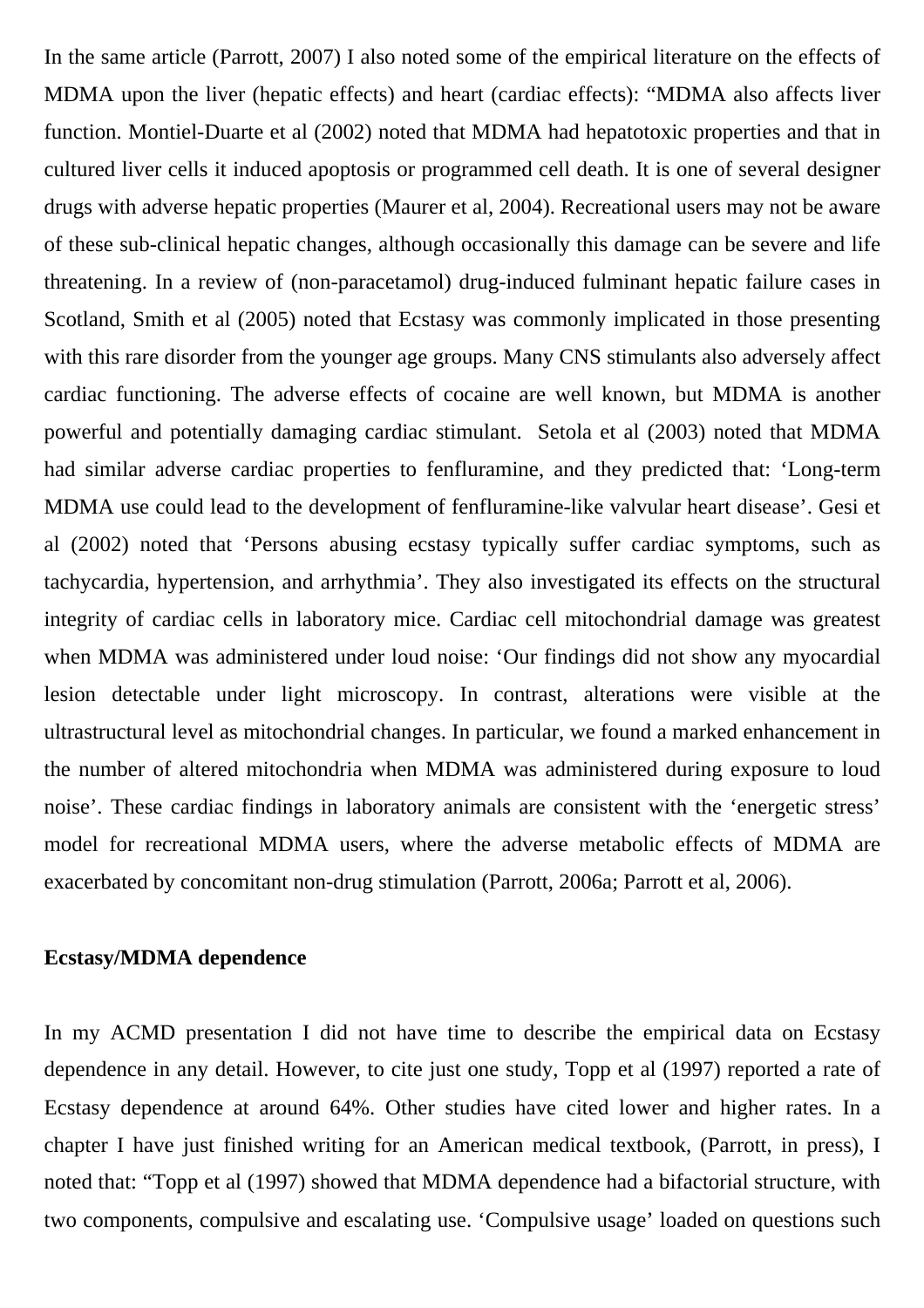as continuing to use despite Ecstasy-induced problems, unsuccessful attempts at cessation, and spending an excessive amount of time and effort in obtaining MDMA and using it. The 'escalating usage' factor loaded on needing higher doses, taking it for longer than intended, and periods of bingeing. Most regular users take serial repeated doses, while some heavy users have continuous binges which last 48 hours or more (Topp et al, 1999). This is broadly similar to the 2-3 day binges of some heavy cocaine users. Bruno et al (2008) confirmed the same two-factor structure for MDMA dependency, in a large study of 1662 regular Ecstasy users". For those interested in Ecstasy cravings, I recommend the real-time prospective study by Hopper et al (2006).

### **Relative harm**

My ACMD presentation was also concerned with Professor Nutt's article published in the Lancet (Nutt et al, 2007). This article had attributed very low scores to MDMA on every harm scale, and so concluded that MDMA was one of the least harmful all the recreational drugs  $(18<sup>th</sup>$ out of 20). Unfortunately none of these statements was based on cited reference sources. When I re-scaled these scores using scientific data, then MDMA emerged as the  $5<sup>th</sup>$  most harmful drug on this list (lower than heroin and cocaine – but broadly similar to some of the other Class A drugs). The Lancet article contains numerous incorrect statements about MDMA. One of the strangest statements made by Nutt et al (2007), was that ecstasy generated less pleasure than smoking a cigarette.

## **Final Overview**

I welcome the opportunity to present some of the scientific evidence about the damaging effects of MDMA or 'ecstasy' in humans. For those who would like to read more about MDMA, I have written several reviews of its effects in recreational users (Parrott, 2000, 2001, 2002, 2004, 2006). There many other reviews, for instance Green et al (2003), Hegadoren et al (1998), McCann et al (2007), Morgan (2001), Schifano (2000), and others.

A few years ago the ACMD re-classified methamphetamine – moving it up from class B to class A. Now the ACMD wants to downgrade MDMA from class A to class  $B - although$